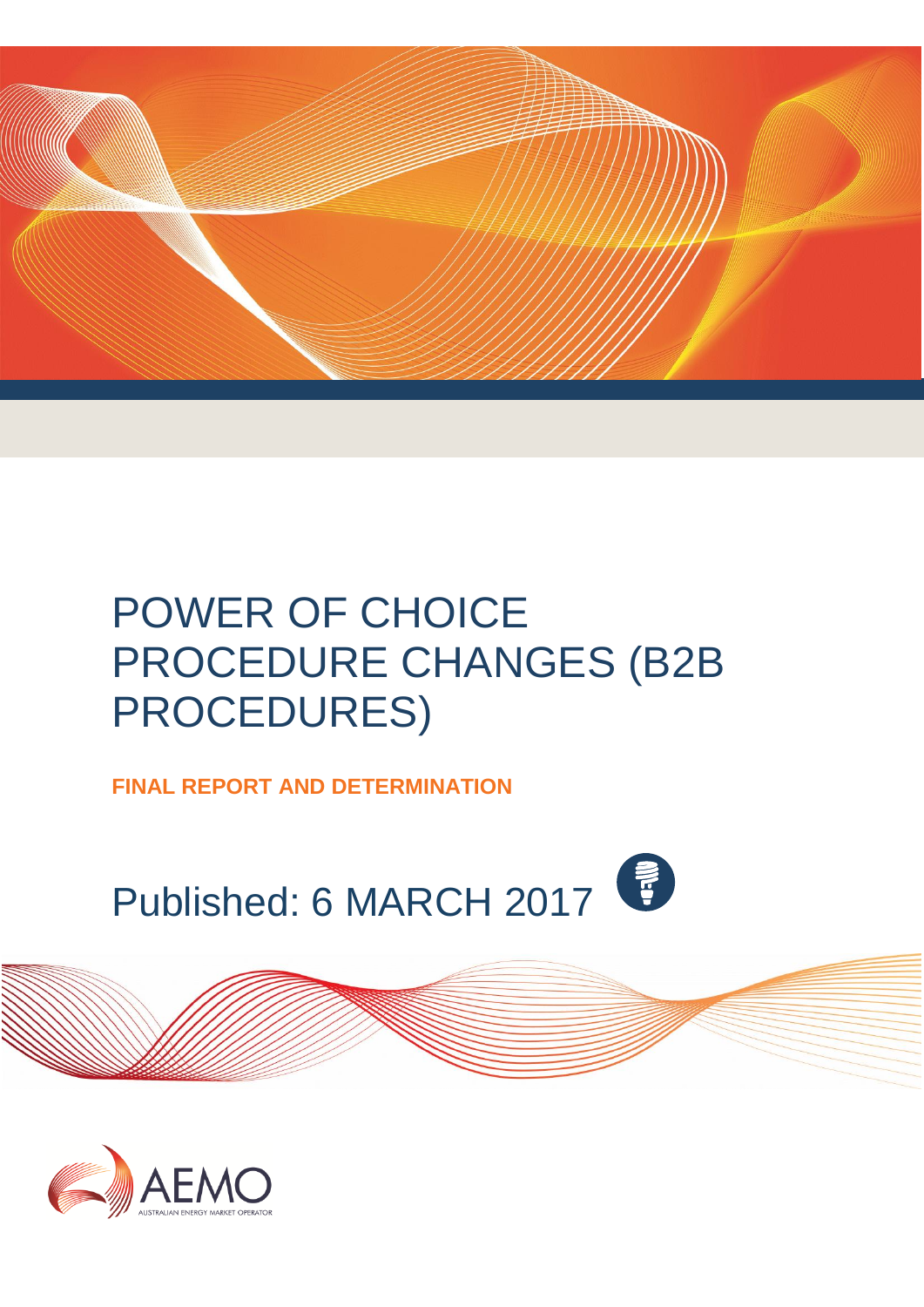© Copyright 2017. Australian Energy Market Operator Limited**.** The material in this publication may be used in accordance with the [copyright permissions](http://www.aemo.com.au/en/About-AEMO/Copyright-Permissions) on AEMO's website.

Australian Energy Market Operator Ltd ABN 94 072 010 327

www.aemo.com.au info@aemo.com.au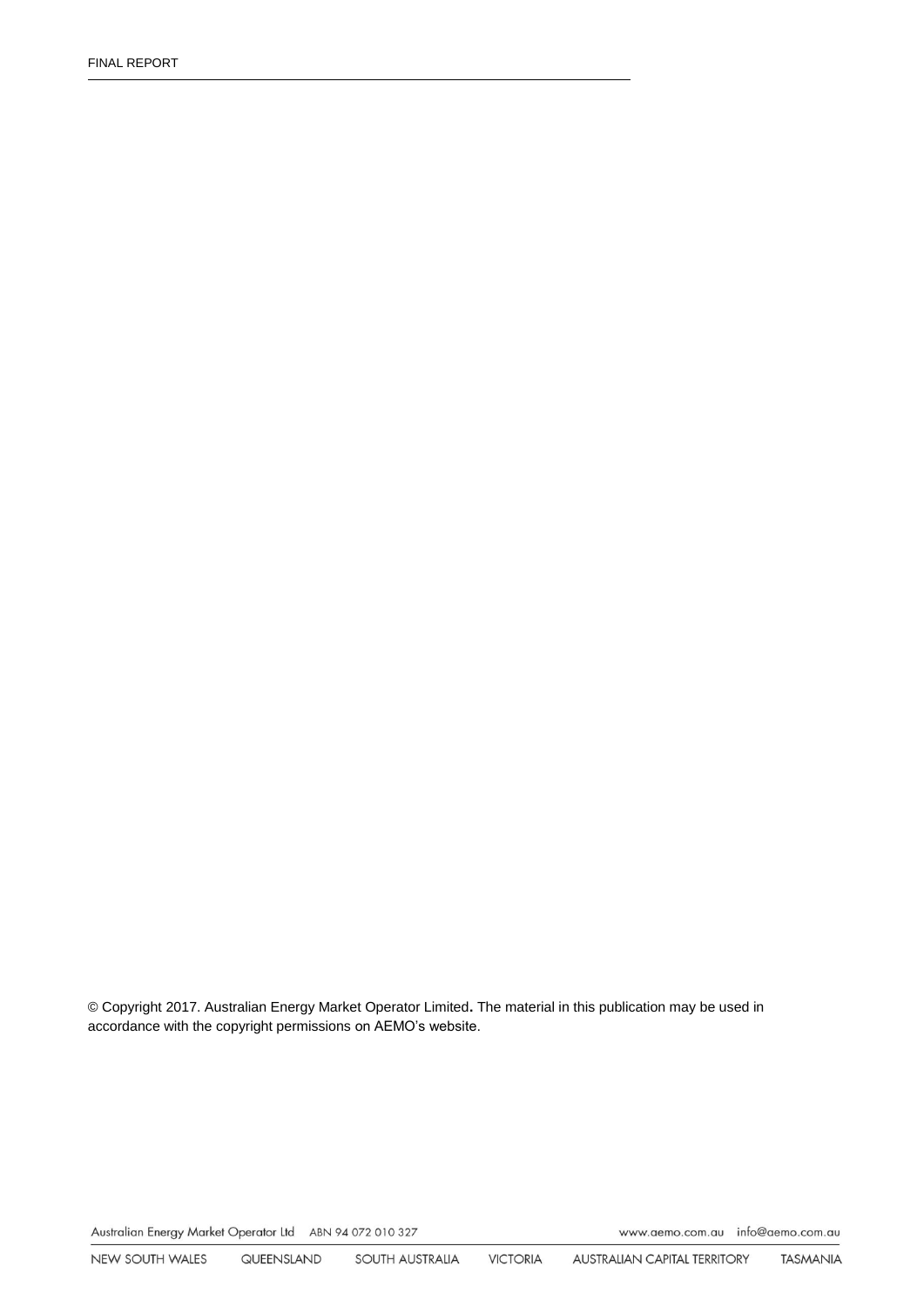### <span id="page-2-0"></span>EXECUTIVE SUMMARY

The publication of this Final Report and Determination concludes the National Electricity Rules (NER) consultation process conducted by AEMO on behalf of the IEC to consider proposed amendments to B2B procedures and to develop proposed new procedures to take into account the following amendments to the NER (each an "Amending Rule"):

- National Electricity Amendment (Expanding competition in metering and metering related services) Rule 2015.
- National Electricity Amendment (Embedded Networks) Rule 2015.
- National Electricity Amendment (Meter Replacement Processes) Rule 2016.
- National Electricity Amendment (Updating the Electricity B2B Framework) Rule 2016 No. 6.

The IEC requested that AEMO, along with the B2B Working Group draft new procedures to meet these rule change obligations. On February 24, The IEC made a Recommendation for AEMO to publish the final B2B Procedures and this Final Report and Determination.

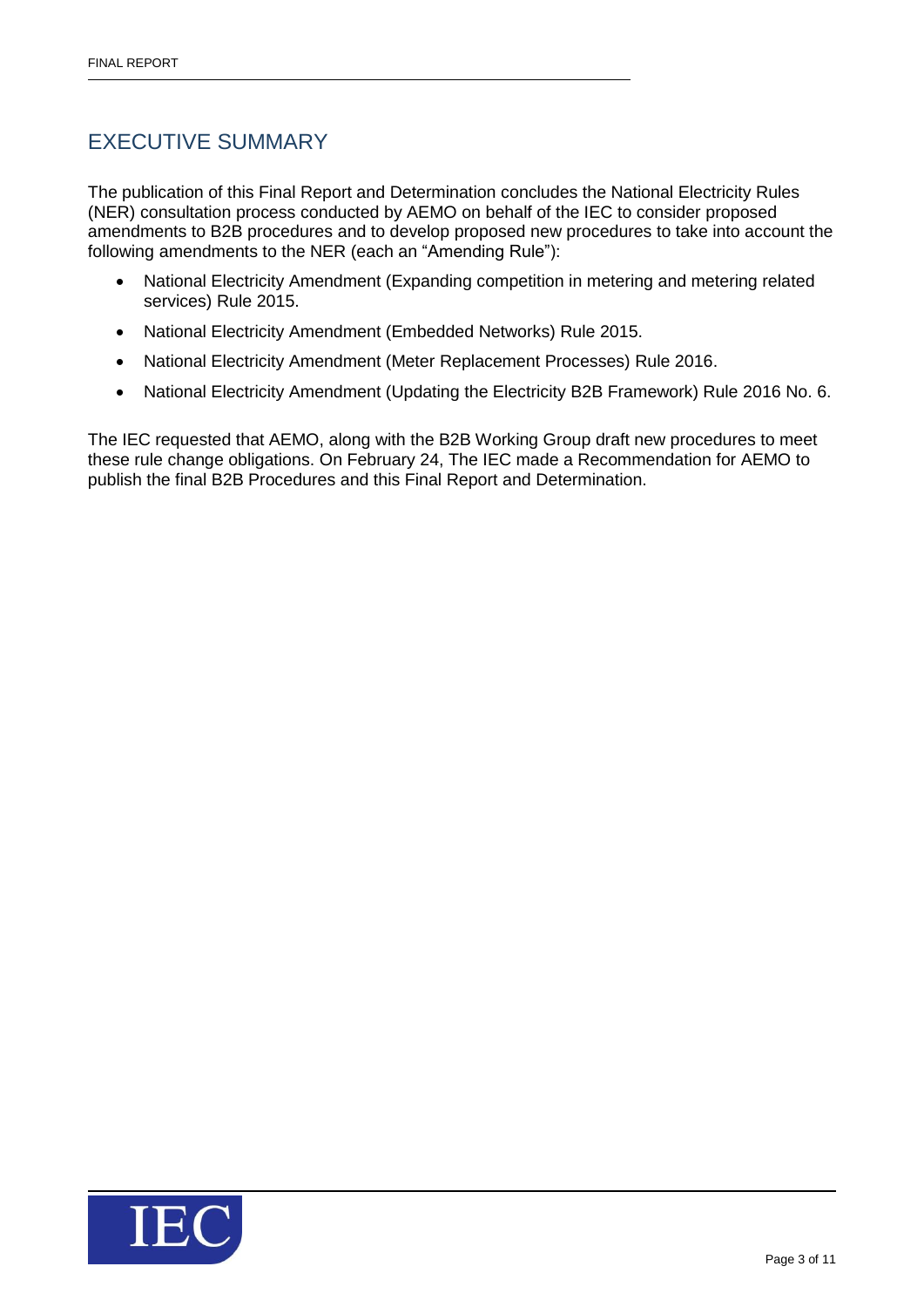## **Contents**

| 1                       |                                                                        |  |
|-------------------------|------------------------------------------------------------------------|--|
| $\overline{2}$          |                                                                        |  |
| 2.1                     |                                                                        |  |
| 2.2                     |                                                                        |  |
| $\mathbf{3}$            | Submission Review and B2B Procedure Development  6                     |  |
| $\overline{\mathbf{4}}$ |                                                                        |  |
| 4.1                     |                                                                        |  |
| 4.2                     |                                                                        |  |
| 4.3                     |                                                                        |  |
| 5                       | <b>National Electricity Objective, B2B Factors and Principles 1040</b> |  |

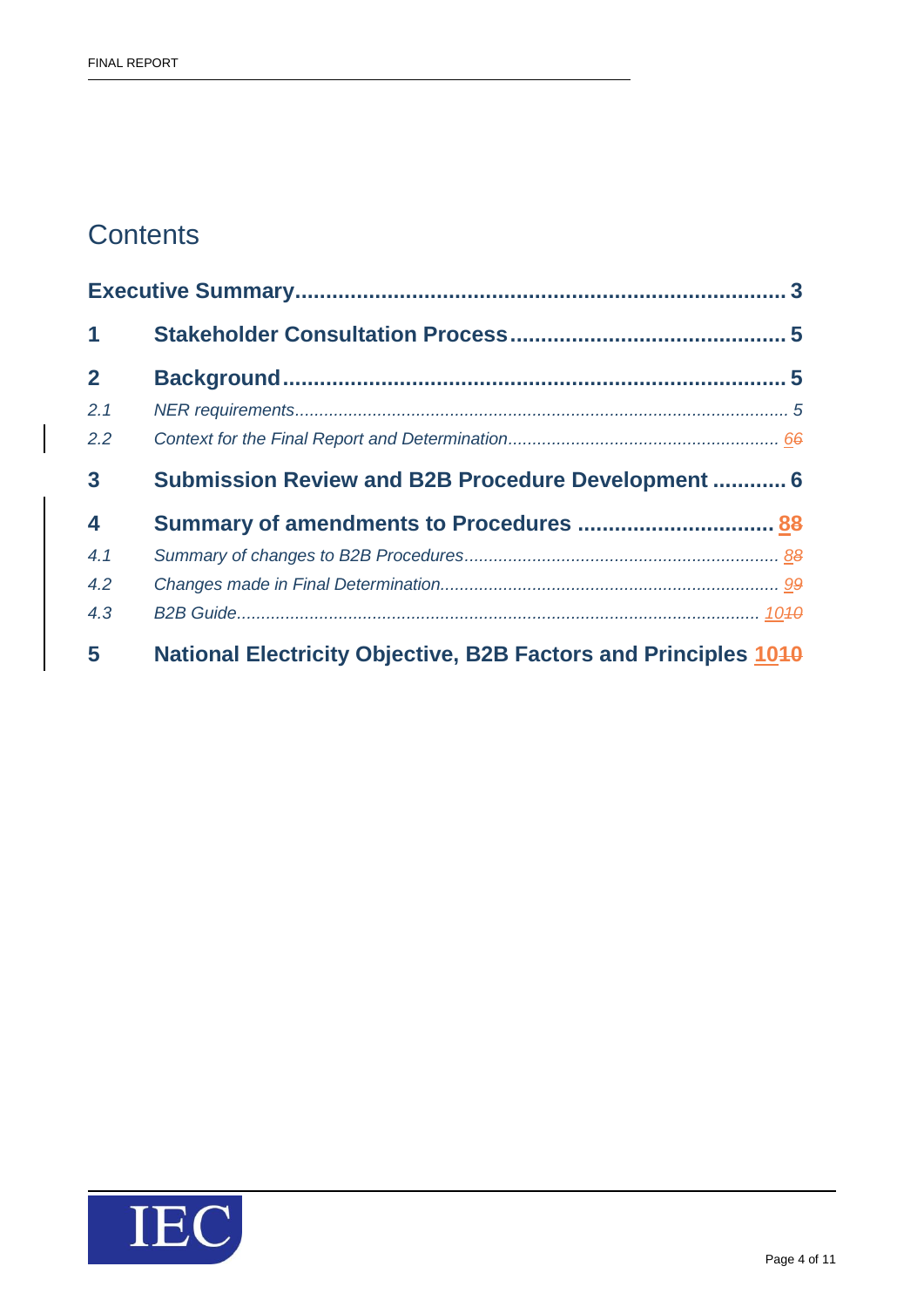## <span id="page-4-0"></span>**1 Stakeholder Consultation Process**

As required by the Amending Rules, AEMO and the IEC (Information Exchange Committee) have consulted in accordance with the NER consultation procedures in clause 8.9 of the NER. The consultation was conducted with the following stages.

| <b>DELIVERABLE</b>                                   | <b>DATE</b>            |  |
|------------------------------------------------------|------------------------|--|
| Consultation Paper published                         | 27 October 2016        |  |
| Submissions closed on Consultation Paper             | 02 December 2016       |  |
| Draft Report and Determination published             | 23 December 2016       |  |
| Submissions closed on Draft Report and Determination | <b>20 January 2017</b> |  |
| <b>Final Report and Determination published</b>      | 06 March 2017          |  |

All consultation documents, including the Initial Draft and Draft Determination and submissions have been published along with this document under the stakeholder consultation section of the AEMO website.

## <span id="page-4-1"></span>**2 Background**

#### <span id="page-4-2"></span>**2.1 NER requirements**

The IEC have been required by the following changes to update the B2B procedures:

- National Electricity Amendment (Expanding Competition in Metering and Related Services) Rule 2015 No. 12;
- National Electricity Amendment (Embedded Networks) Rule 2015 No. 15; and
- National Electricity Amendment (Updating the Electricity B2B Framework) Rule 2016 No. 6.

The IEC has recommended that AEMO publish the following updated instruments as a part of this Final Report and Determination:

| <b>INSTRUMENT</b>                             | <b>New/Amended/Discussion</b> |  |
|-----------------------------------------------|-------------------------------|--|
| Glossary and Framework - B2B references only  | Amended                       |  |
| <b>Service Order Process</b>                  | Amended (Minor)               |  |
| <b>Customer Site Details Notification</b>     | Amended (Major)               |  |
| Meter Data Process                            | Amended (Major)               |  |
| One Way Notification                          | Amended (Major)               |  |
| Technical Delivery Specification <sup>1</sup> | <b>New</b>                    |  |
| NEM RoLR Processes: Part B - B2B Procedure    | Amended                       |  |
| B2B Guide <sup>2</sup>                        | <b>New</b>                    |  |

<sup>1</sup> <sup>1</sup> Please note this will also incorporate the current B2B Technical guidelines

<sup>2</sup> This is not a formal procedure document

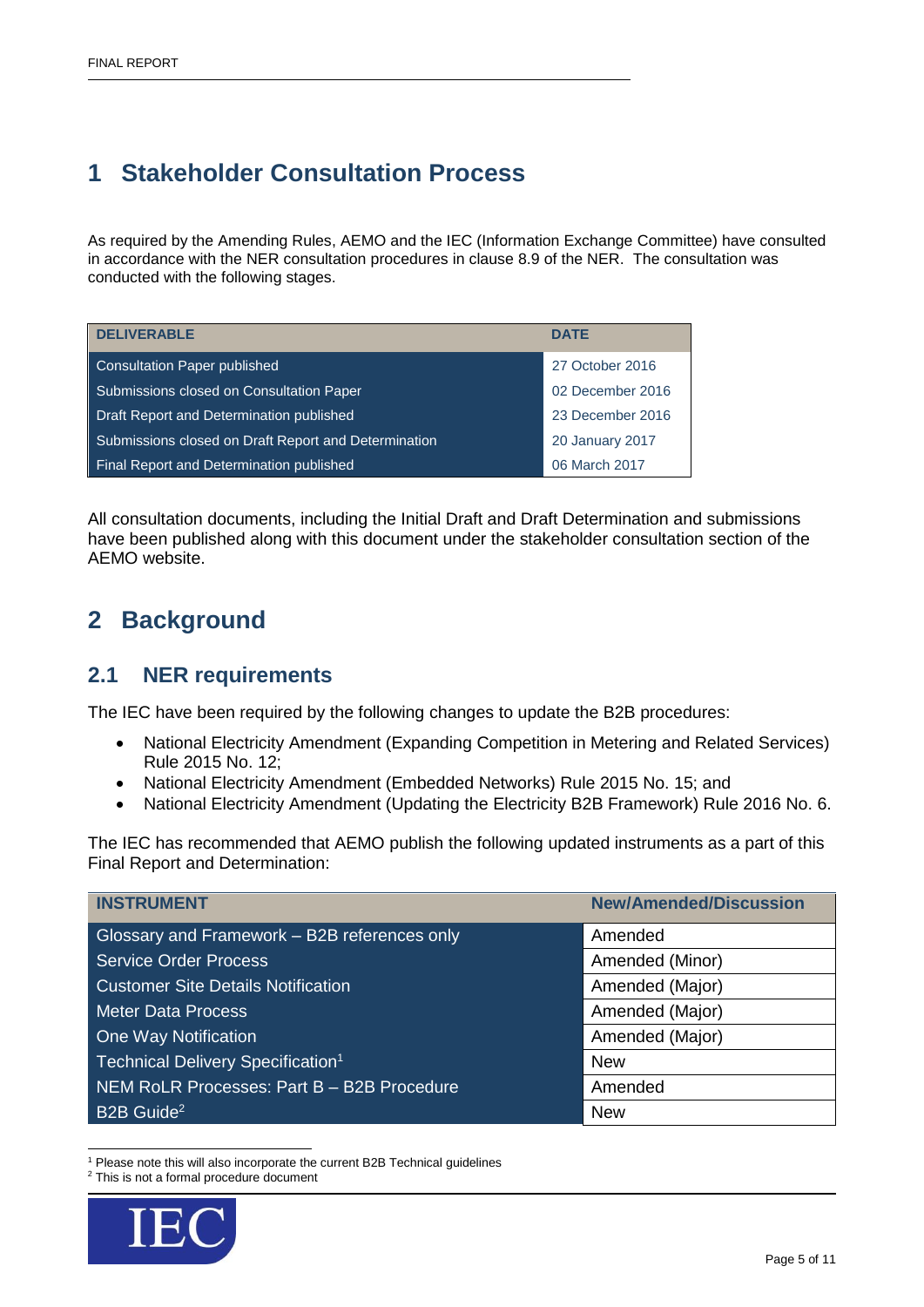### <span id="page-5-0"></span>**2.2 Context for the Final Report and Determination**

In 2012 the AEMC commenced the Power of Choice Review. The objective of the review was to ensure that the community's demand for electricity services was met by the lowest cost combination of demand and supply side options. This objective was best met when consumers were using electricity at the times when the value to them was greater than the cost of supplying that electricity (i.e. the cost of generation plus poles and wires). In parallel, the AEMC also considered a review on energy market arrangements for electric vehicles.

Among the POC rule changes is the "Updating the electricity B2B framework" rule change, for which the AEMC released a final rule and determination on 30 June 2016. The rule change updates the governance and other arrangements for electricity business-to-business (B2B) Procedures on communications for services related to small customer meters, and is expected to enhance the efficiencies and benefits of the POC rule changes by facilitating communications between the businesses offering and accessing services related to these meters.

The rule change also contains transitional arrangements relating to AEMO, the Information Exchange Committee (IEC) and B2B Procedures, which include:

- IEC to recommend changes to B2B Procedures to be consistent with the POC rule changes by 1 May 2017.
- AEMO to publish the new B2B Procedures within 20 business days of the IEC recommendation.
- AEMO to establish and publish information in respect of the process for accreditation as a B2B e-hub participant by 1 June 2017
- Commencement of the new B2B Procedures and new B2B framework on 1 December 2017.

## <span id="page-5-1"></span>**3 Submission Review and B2B Procedure Development**

The B2B procedure development has been led by the POC Business to Business Working Group (B2B-WG), which AEMO has established. The B2B-WG are a formal working group of the IEC (as per the National Electricity Rules (NER)). The Working Group has 12 members, 4 from each of the representative industry groups Retailers, Distributors and Metering Providers. It is chaired and supported by a further 4 AEMO staff.

To support the development of necessary revisions to the B2B Procedures, AEMO published on behalf of the IEC, Initial Draft procedures on 27 October.In November 2016, the B2B Working Group and IEC held an industry workshop to present on the initial draft set of B2B procedures and hear industry feedback.

AEMO/IEC received 30 submissions and over 2000 individual comments on the Initial Draft procedures. These comments were reviewed by the B2B- WG. All comments were assessed and submission responses, consolidated by document were madeavailable for participants to review on 23 December 2016. In addition, on 23 December 2016, the IEC released its draft determination on the B2B procedures for stakeholder comments. The second round consultation closed on 20 January. 27 submissions and more than 1000 individual comments were received.

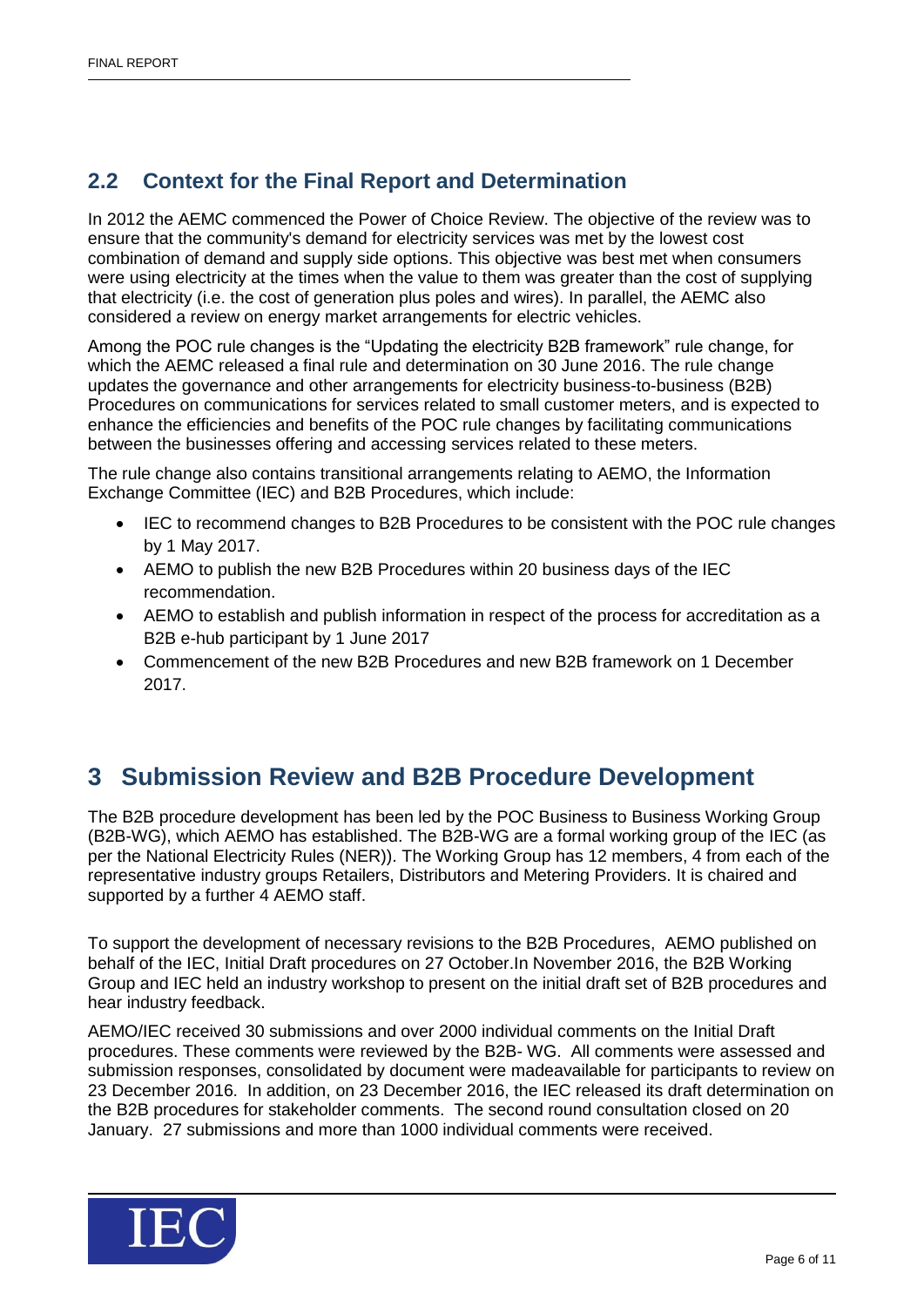The B2B Working Group reviewed the submission and presented its recommendations for consideration at the IEC meeting of 20 February 2017. Having had regard to comments received, the IEC has proposed some changes to the final set of B2B procedures to give effect to the POC reforms.

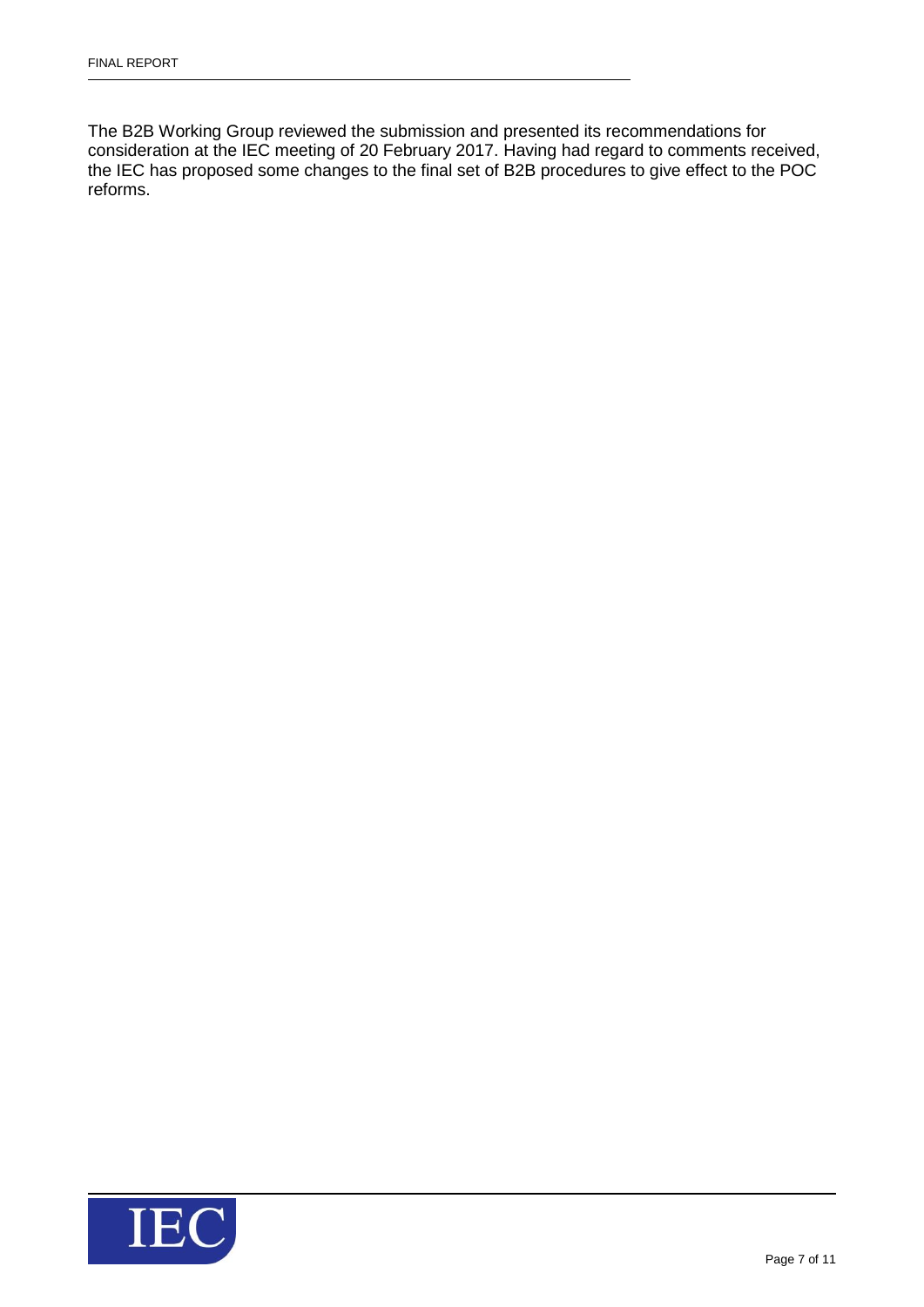## <span id="page-7-0"></span>**4 Summary of amendments to Procedures**

#### <span id="page-7-1"></span>**4.1 Summary of changes to B2B Procedures**

The B2B procedures include requirements for the content, format, delivery and timing for B2B communications between parties that help facilitate customer services such as new connections, meter installations and upgrades, meter data transfers, customer and site detail notification, and notification of other matters such as network tariff change, meter fault or planned interruptions. Under the current B2B arrangements, B2B transactions are between retailers and distribution network service providers (DNSPs) to support the supply of electricity services to end users.

The POC reform ends the regulated provision of metering services for small customers and places the obligation on retailers to contract for the provision and maintenance of advanced metering services for such customers. The rule changes also expands the B2B framework to provide for the different types of services that will be available through advanced meters and the wider range of participants that may wish to communicate with each other regarding these services (i.e. retailers, distributors, metering coordinators, metering providers, meter data providers, embedded network managers and other B2B participants yet to be identified).

In effect, the rule changes:

- Removes the regulated provision of metering services. This means future meter deployments will be completed by competitive metering service providers;
- Introduces new parties into the B2B regime (as noted above); and
- Requires the B2B framework, at minimum, cover the six minimum services specifications. The B2B e-hub provided by AEMO must have the capability to facilitate the B2B communication set out in the B2B procedures and any performance requirement specified in those procedures.

To give effect to the above, the key changes to the B2B procedures include:

- *Communication model:* the main change to the B2B procedures is the inclusion of a new communication model. The B2B arrangement have moved away from an exclusively retailer to distributor communication model to one that caters for a wider arrangement of markets participants. Recognising this, the IEC have incorporated a generic participant model that allows for counterparties to send service orders and data request – introducing the concept of an initiator, recipient and notified party. Looking forward, the model provides for a flexible approach to cater for existing and new participants B2B needs.
- *Amendments to existing transactions:* existing transactions have been amended to cater for the above communication model and facilitate new information and fields. High volume transactions, such as re-energisation, de-energisation and special read have received some change noting there will be a need for some participants to continue to need to send service orders for the majority of the manually read meter fleet come 1 December 2017. As discussed below the IEC has requested AEMO to consider some technical mechanisms to further reduce the impact.
- *Additional transactions:* a number of additional transactions have been added to better facilitate new market operations and enable parties to meet their obligation to undertake works or notify of works. These include: planned interruption notification; meter fault notification; notice of metering works; notified party notification, site access request, and remote services request/response.
- *Support jurisdictional differences:* the B2B procedure processes and transactions have been designed to accommodate jurisdictional differences that dictate differences in business process. This will enable each participant to meet its legal and jurisdictional

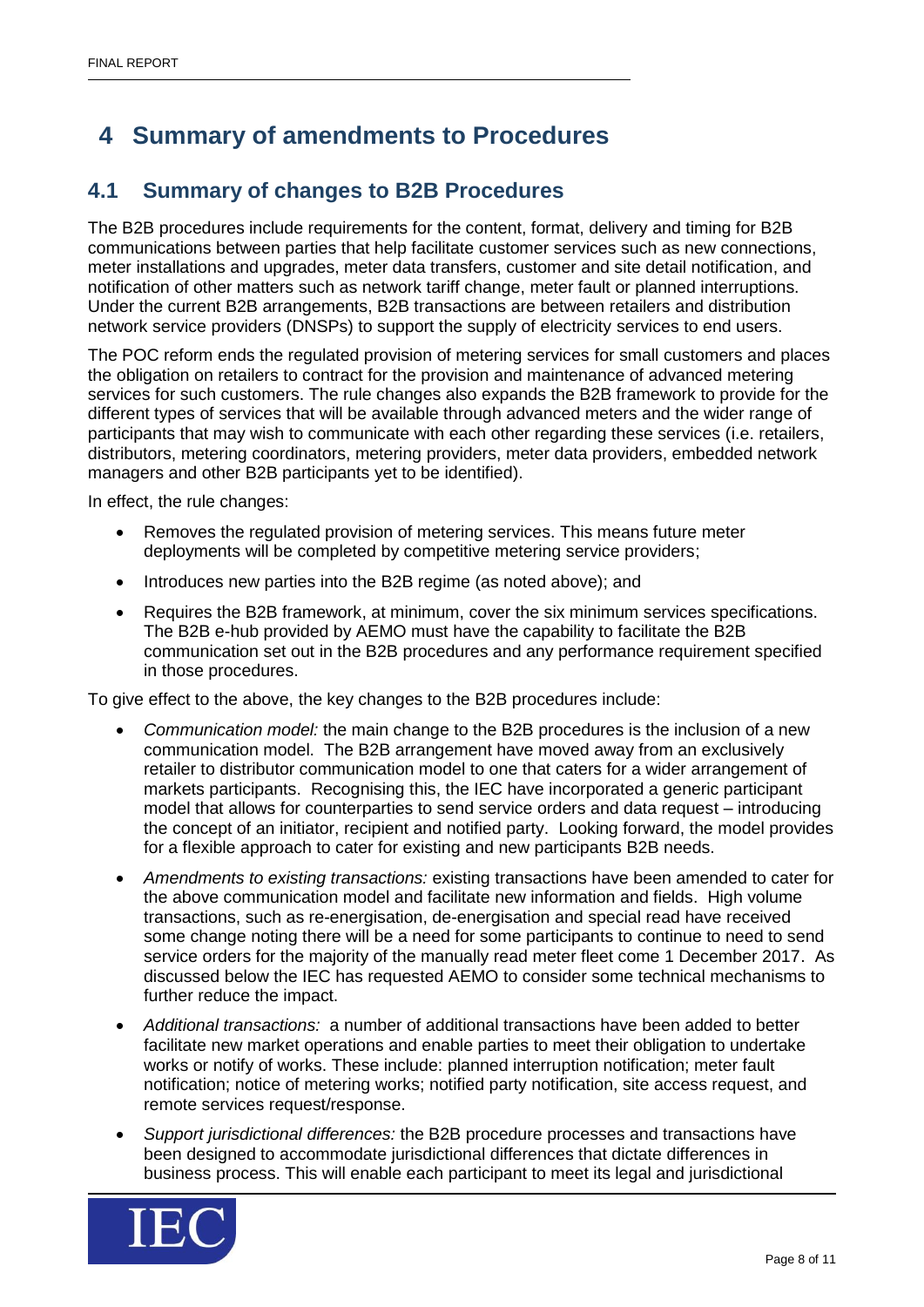obligations in regard to safety in retail and national electricity rules, and jurisdictional codes and instruments.

 *Communication protocol:* to facilitate the transition and minimise cost and impact, the B2B procedures will continue to support File Transfer Protocols (FTP) and introduces support for new protocols such as webservices. This provides a balance that will allow parties to continue to use current interfaces, while allowing new users particularly in the competitive space, to use an updated interface, messaging system and protocols.

The new B2B procedures include significant changes when compared to the current version to accommodate the change in the regulatory framework for metering. This will mean a mandatory schema change for all participants in order to accommodate changes in the transaction and transaction model.

#### <span id="page-8-0"></span>**4.2 Changes made in Final Determination**

*Notified parties*: As noted above, in recognition of the multiple parties involved in B2B process, the IEC has introduced a new communication model. A key issue raised during the second consultation is whether to place mandatory obligations on retailers to notify parties for all service order requests. The IEC noted that having a level of awareness of what other parties are doing in the supply chain may help minimise issues and efficient delivery of customer outcomes. The IEC however considered that to minimise cost impacts no binding obligation should be imposed noting that: there are avenues (i.e. through MSATS) to receive information to minimise inefficient visits to customer sites; and the decision to build the functionality into the system is a commercial one (based on retailer review of the workings of internal process and customer feedback). The IEC agreed to revisit the requirement, after 1 December 2017, if there is evidence to show that the nonbinding arrangements are resulting in inefficient outcomes for the market and end-consumers.

*Pre-installation data request:* a proposal was discussed around whether to include a transactions (pre-installation data request and response) to allow metering coordinators to ascertain information about a site before their visit. The IEC noted that MSATS has a framework (standing data) for the population of such information. Noting this, the IEC agreed to remove the transactions and request AEMO commence a process with industry to review the MSATS procedures (separate to the POC process) with the intent of making optional data fields mandatory to ensure there is a source of central data available to relevant parties and minimise inefficient communication and processes being put in place. We note that such a change would be subject to a standard consultation process under the rules to ensure there are no unintended consequences.

*Service order subtypes and backward compatibility:* some participants have raised concerns regarding the changes to the service order transactions (i.e. the existing transaction have been split out to reflect service orders to be sent to either distributors or metering coordinators or others). A number of small retailers had expectations that the B2B framework would continue to support FTP and existing transactions structures (particularly for the majority of retailer transactions like reenergisation/de-energisation and special reads which will continue effectively unchanged under POC), noting that those parties will continue to need to send service orders for the majority of the manually read meter fleet come 1 December 2017. The IEC notes that the expectation was the B2B framework would continue to support FTP and notes minimising the changes to support the POC reforms so as to minimise impact on participants is a desirable outcome. The IEC has requested AEMO to consider whether a translation table can be made available to participants to enable them to continue to send some old transaction types (old schema) in a manner compatible with the new transaction types (new schema). AEMO will engage with the relevant stakeholders and working groups (system and B2B working groups) to consider the viability of this issue and report back to the IEC in two weeks. Should a change be needed to the B2B procedures, this could be picked up as part of the as-built B2B consultation to occur prior to 1 December 2017.

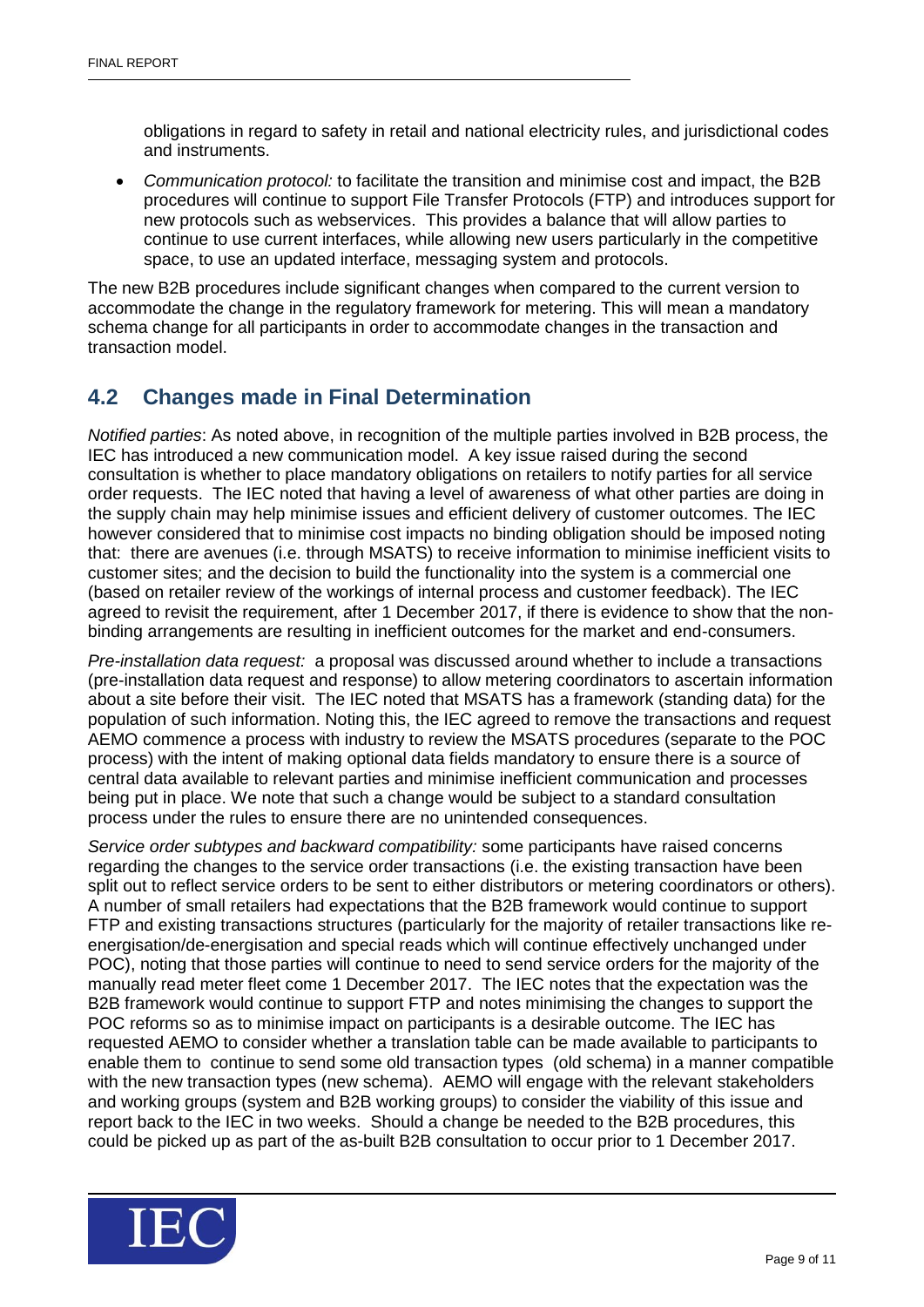*Email addresses:* an issue raised during the B2B consultation process is whether to include a customer's email address in the customer detail notification transactions for use by the distributor for outage and supply issue contact purposes. Noting that there is an upcoming AEMC rule change around life-support customer requirements, the IEC considered it appropriate to include the address as an optional field. Once the AEMC has finalised its life-support customer rule change considerations, the IEC will consider what changes are required to the B2B procedures.

*Planned interruption notification:* a new transaction has been included in the B2B procedures which allows participants to meet their obligations to notify each other of planned interruptions.The IEC, consistent with its considerations regarding notified parties, has made this a non-mandatory notification.

*Guidance notes*: the existing B2B procedures contain obligations around B2B communications, business process and jurisdictional requirements. There were concerns raised that imposing business process and jurisdictional obligations are not within the remit of B2B procedures, not enforceable, and could make the procedure invalid. In November 2016, the IEC commissioned legal advice pertaining to the remit of the B2B procedures. The IEC agreed where this material was valuable to assist businesses in practically fulfilling their obligation under B2B and other instruments it would be included for guidance purposes only. In line with the legal advice, the IEC redrafted clauses, where appropriate to ensure such obligations are for guidance only and not obligatory. This will be primarily in the form of guidance notes and a B2B guide which will be developed and published by the IEC.

*Other issues*: During the consultation process a number of other issues were raised by parties and were addressed by the IEC. Details of these submissions and how they were addressed by the IEC are set out on the AEMO website.

#### <span id="page-9-0"></span>**4.3 B2B Guide**

To assist with the transition to competition in metering, the IEC's B2B working group has developed a non-procedural document that will accompany the procedures. The B2B guide will be for guidance only and will not form part of the B2B procedures. The guide will contain common business practices, jurisdictional references and usage examples. This will assist industry in understanding the use of transactions and possible interactions with other field or MSATS processes.

## <span id="page-9-1"></span>**5 National Electricity Objective, B2B Factors and Principles**

In accordance with the rules, in making changes to the B2B procedures, the IEC must have regard to the National Electricity Objective (NEO) and B2B factors, and consider the B2B principles.

The proposed POC reforms aim to give consumers greater choice through facilitating great competition in the market and customer service offerings. The B2B framework plays an important role in facilitating business communications to enable efficient and effective delivery of customer services. The revised B2B framework aims to promote competition in the market for services enabled by advanced meters by reducing barriers to entry for new energy service providers through the provision of a common framework while not inhibiting innovative methods for communication (an ability to use communication methods outside of the common platform). How these services are delivered are managed by commercial decision making, guided by rules and jurisdictional instruments.

In making amendments to the B2B procedures, the IEC has tried to balance the need to ensure the B2B framework supports the POC reforms while aiming to minimum cost impacts on businesses. To meet this, and noting the tight timeframe, the IEC has focused on ensuring the B2B framework